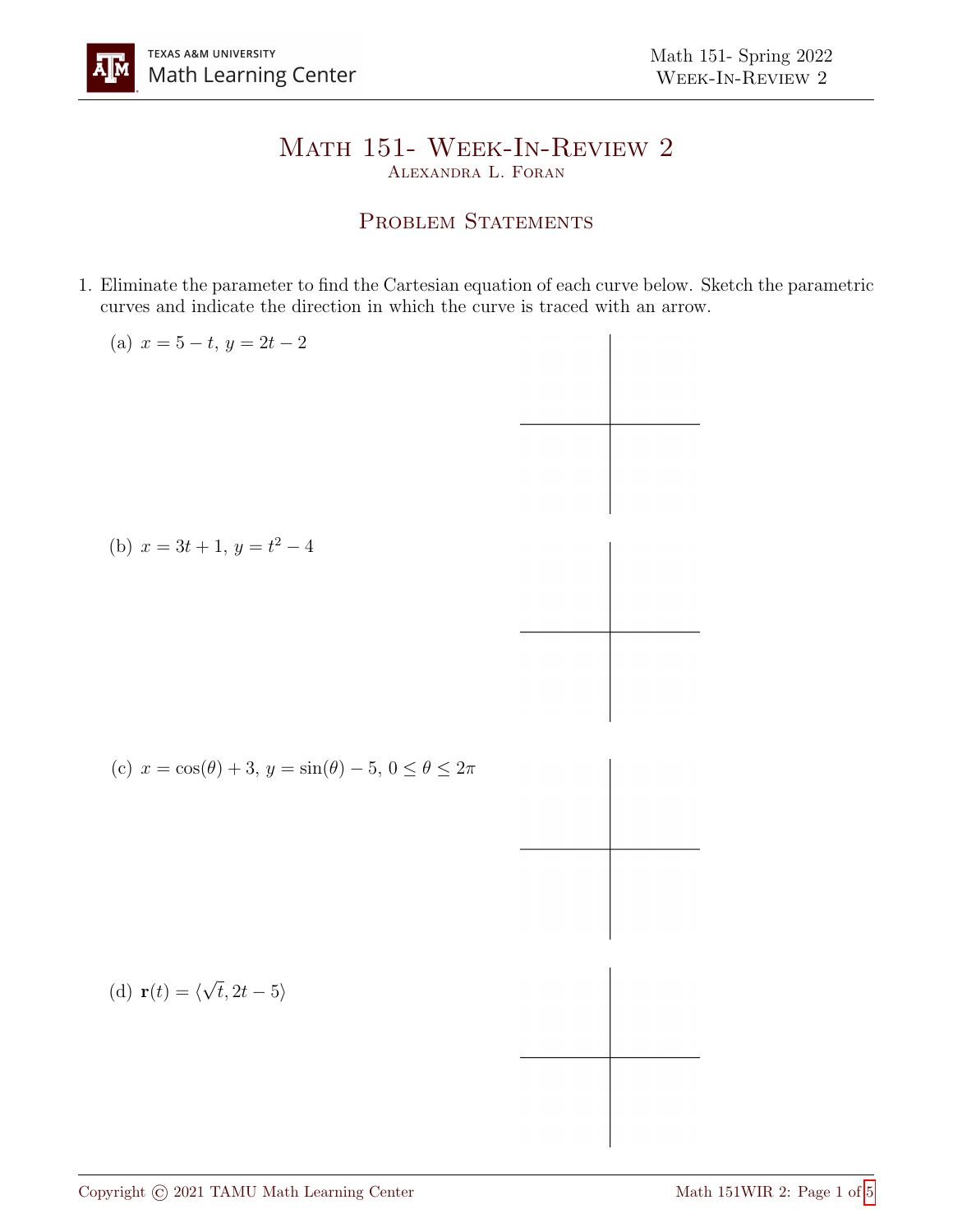

2. (a) Find a vector equation of the line passing through the points  $(2, 5)$  and  $(-1, 8)$ .

(b) Find a vector passing through the point (2, 5) and perpendicular to the line in part (a).

(c) Find a vector that is perpendicular to the line  $3x - 7y = 4$ .

3. Determine if the following lines are perpendicular, parallel, or neither. If they are not parallel, find the point of intersection.

 $L_1$ :  $\langle 5 - 3t, t + 1 \rangle$  $L_2$ :  $\langle 4s + 1, 12s + 1 \rangle$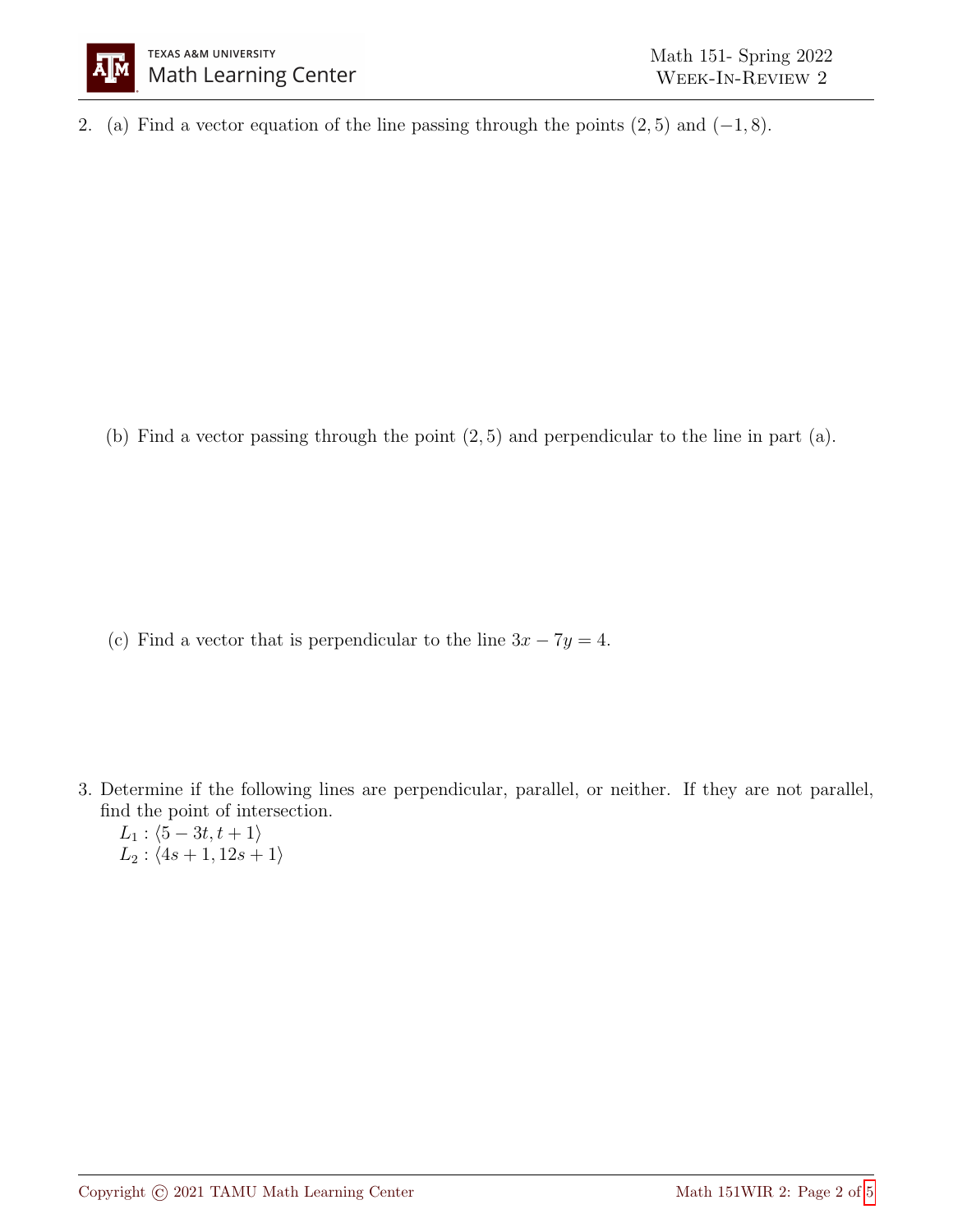

4. Find the exact value of the expression.<br>
(a)  $\arctan\left(\frac{\sqrt{3}}{2}\right)$ 

(a) 
$$
\arctan\left(\frac{\sqrt{3}}{3}\right)
$$

(b) 
$$
\arccos\left(-\frac{\sqrt{3}}{2}\right)
$$

(c) 
$$
\sin\left(2 \cdot \sin^{-1}\left(\frac{3}{4}\right)\right)
$$

5. Simplify the expression. (a)  $\tan (\arcsin (x))$ 

(b)  $\sin (\tan^{-1}(x))$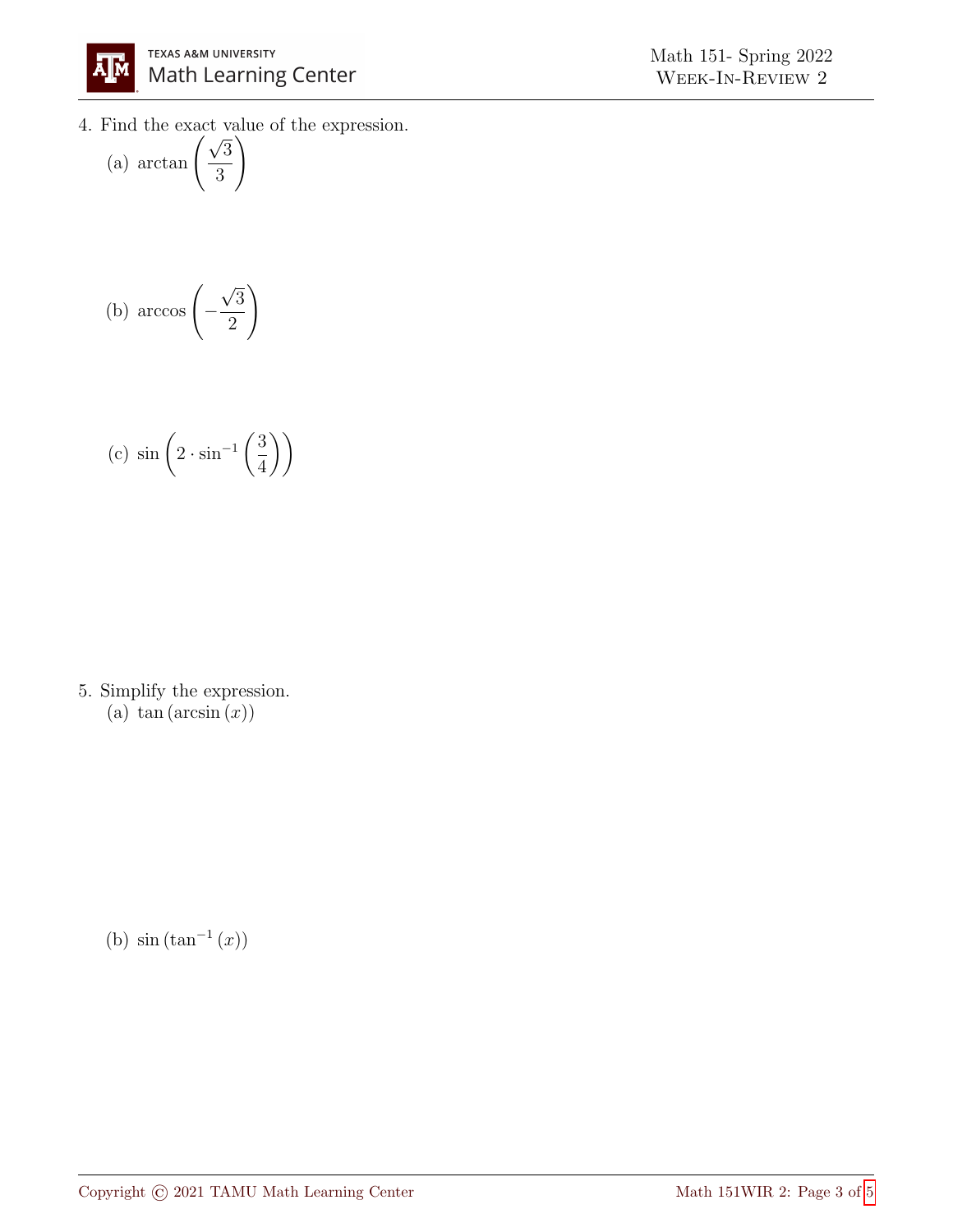6. State the value of the given quantity, if it exists, from the given graph of  $f(x)$  below.



7. Find the limit.

(a) 
$$
\lim_{x \to 5} \frac{-1}{(x-5)^6}
$$

(b) 
$$
\lim_{x \to 5} \frac{-1}{(x-5)^5}
$$